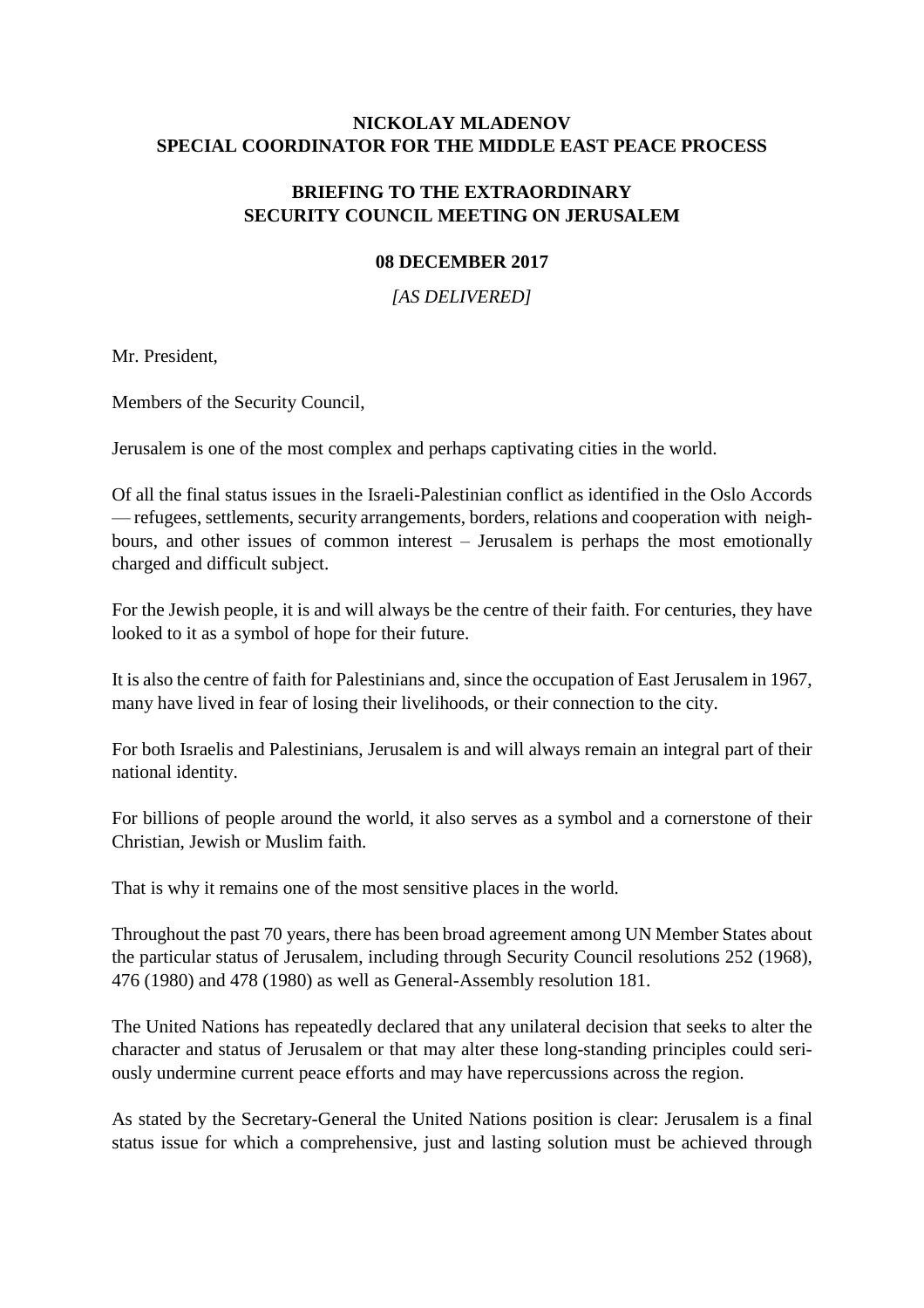negotiations between the parties, and on the basis of relevant United Nations resolutions and mutual agreements. Mr President,

On December 6, United States President Donald Trump announced that the US recognizes Jerusalem as the capital of the State of Israel. In this recognition, he said that final status issues, including the boundaries of Israeli sovereignty, remain for the parties to determine. He made clear his commitment to advance peace between Israelis and Palestinians and called for the *status quo* at the Holy Sites to be respected. The announcement also signaled the start of preparations to move the United States embassy from Tel Aviv to Jerusalem, while renewing a sixmonth waiver by which the Embassy remains in Tel Aviv.

Without doubt, this decision has been widely welcomed in Israel.

It has also caused much anger among Palestinians and anxiety across the Middle East and beyond.

Palestinian President Abbas condemned the move and stressed that through this decision, the United States has withdrawn from its role as a mediator in the process. He warned of the potential consequences for security and stability in the region and underlined the need for immediately work towards national reconciliation.

Hamas described the proclamation as an attack against the Palestinian people and called on the PLO to withdraw its recognition of Israel.

In Israel, Prime Minister Netanyahu thanked President Trump for the decision. He reaffirmed his commitment to maintaining the status quo at the holy sites; and President Rivlin said that Jerusalem is not an obstacle to peace for those who want peace.

Mr President,

I am particularly concerned about the potential risk of a violent escalation.

In anticipation of the U.S. decision, Palestinian factions, called for three days of rage to take place from 6 to 8 December. Some called for 8 December to be the start of a new uprising or intifada.

Since the decision, we have seen widespread demonstrations and clashes between Palestinian protestors and Israel Security Forces throughout the occupied West Bank, including East Jerusalem, and Gaza. According to OCHA, one Palestinian was killed and more than 140 have been injured. There have also been protests in Arab cities and villages within Israel, as well in cities around the region and the Muslim world, from Lebanon and Jordan to Malaysia and Bangladesh.

On 7 December, six rockets were reportedly fired from Gaza towards Israel. All but one landed short, without causing damage or injury. Israel Defense Forces responded by shelling a Hamas military installation in the Strip and bombing another from the air, causing damage but no injuries.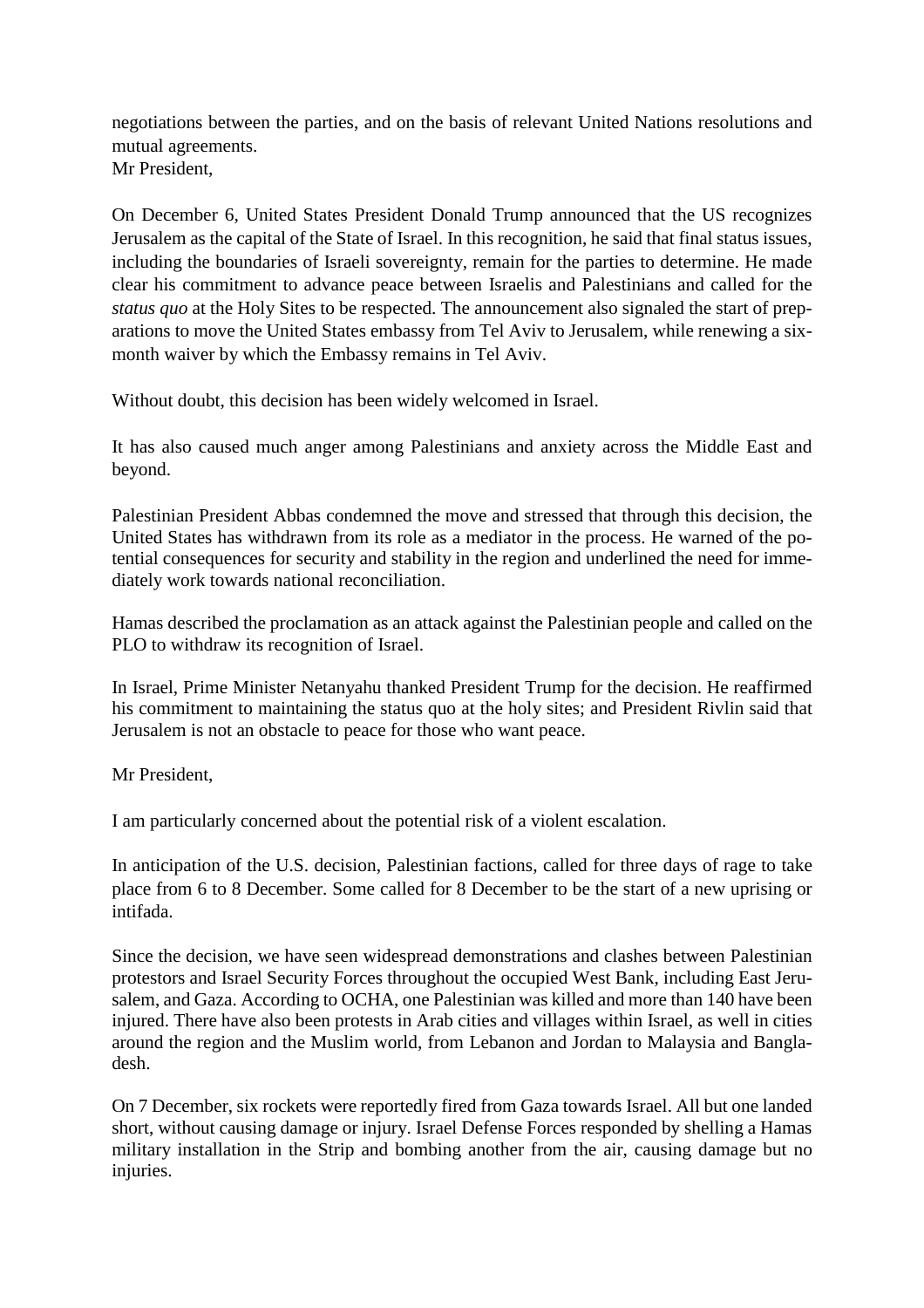Mr. President,

We continue to follow developments on the ground closely.

We all understand the symbolic, religious and emotional charge that Jerusalem holds for people across the region and beyond. Nevertheless, I urge all political, religious and community leaders to refrain from provocative action and rhetoric that could lead to escalation; and I call on all to exercise restraint and engage in dialogue.

It is now more important than ever that we preserve the prospects for peace. It will be ordinary Israelis and Palestinians – their families, their children – who will ultimately have to live with the human costs and the suffering caused by further violence. They will look to their leaders to find the strength and the will to return to the negotiating table and achieve a just and comprehensive peace that addresses all final status issues, that ends the occupation of Palestinian territory that started in 1967 and that brings security and stability to both Israelis and Palestinians.

### Mr. President,

The United Nations remains strongly committed to supporting all efforts towards a negotiated two-state solution. This is the only way to achieve the legitimate national aspirations of both Israelis and Palestinians.

This point has been clearly re-affirmed by Secretary-General Guterres and I stress again his words – there is no Plan B to the two-state solution.

Palestinian and Israeli leaders, but also the international community, have an important responsibility to advance peace efforts to this end. Only through constructive dialogue can we hope to achieve peace and I call on all parties to remain engaged.

### Mr. President,

Today we stand at another critical moment in the long-running history of the Israeli-Palestinian conflict. We are yet to see if the prospects of peace can be preserved and advanced.

It is up to all of us in the international community, as much as it is up to Israeli and Palestinian leaders to urgently advance a just and lasting resolution to this conflict.

The Secretary-General has been clear that ending the occupation and realizing a two-state solution, with Jerusalem as the capital of Israel and Palestine, is the only way that such a vision can be achieved.

I have warned many times in the past Mr. President, and I will do so again today: if the Israeli-Palestinian conflict is not resolved on the basis of a two-state solution, in line with relevant United Nations resolutions, and in a manner that meets the legitimate national aspirations of both peoples, it risks being engulfed into the vortex of religious radicalism throughout the Middle East.